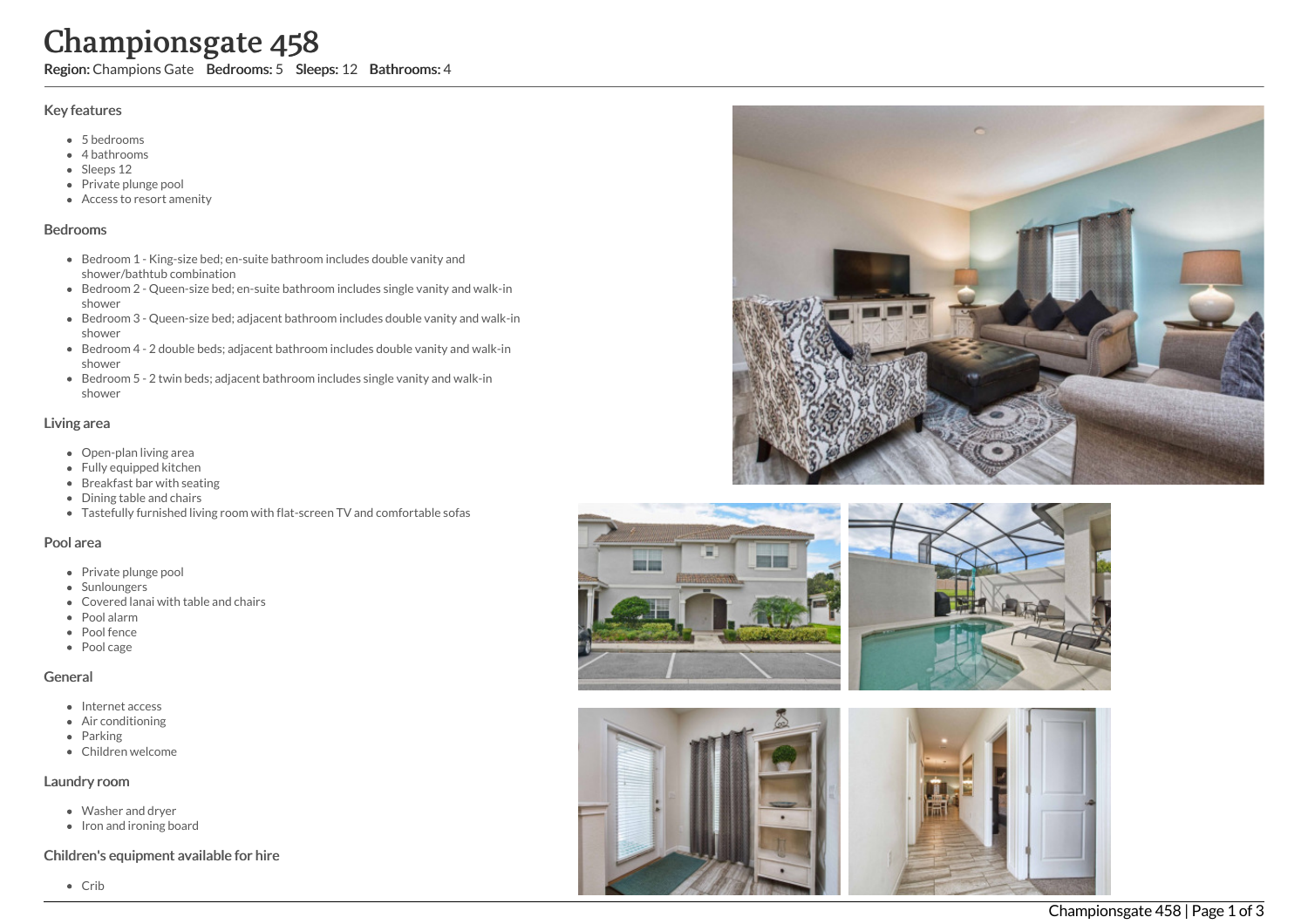- Stroller
- $\bullet$  High chair
- Pack and play

## Resort facilities

Ideally located close to many of Orlando's theme parks, Championsgate Resort offers a wide variety of fantastic amenities for the whole family to enjoy. Set within 900 acres, this luxury resort is home to an 18-hole championship golf course, a fully equipped gym, a games room and multiple sports courts. Guests can choose from a selection of swimming pools; kids will enjoy the waterslides and splash park whilst adults can float in the lazy river, or relax under a private cabana. An excellent retreat after a busy day at the parks, guests of Championsgate Resort will also have access to a movie theater, a range of shops and an impressive spa. There is also a great selection of restaurants and bars on site, including a poolside grill, a sports bar and the impressive clubhouse.

## Places of interest

- Golf courses 0 miles
- $\bullet$  Shopping mall 3 miles
- Disney World 8 miles
- Seaworld 17 miles
- Universal Studios 20 miles
- Legoland 25 miles